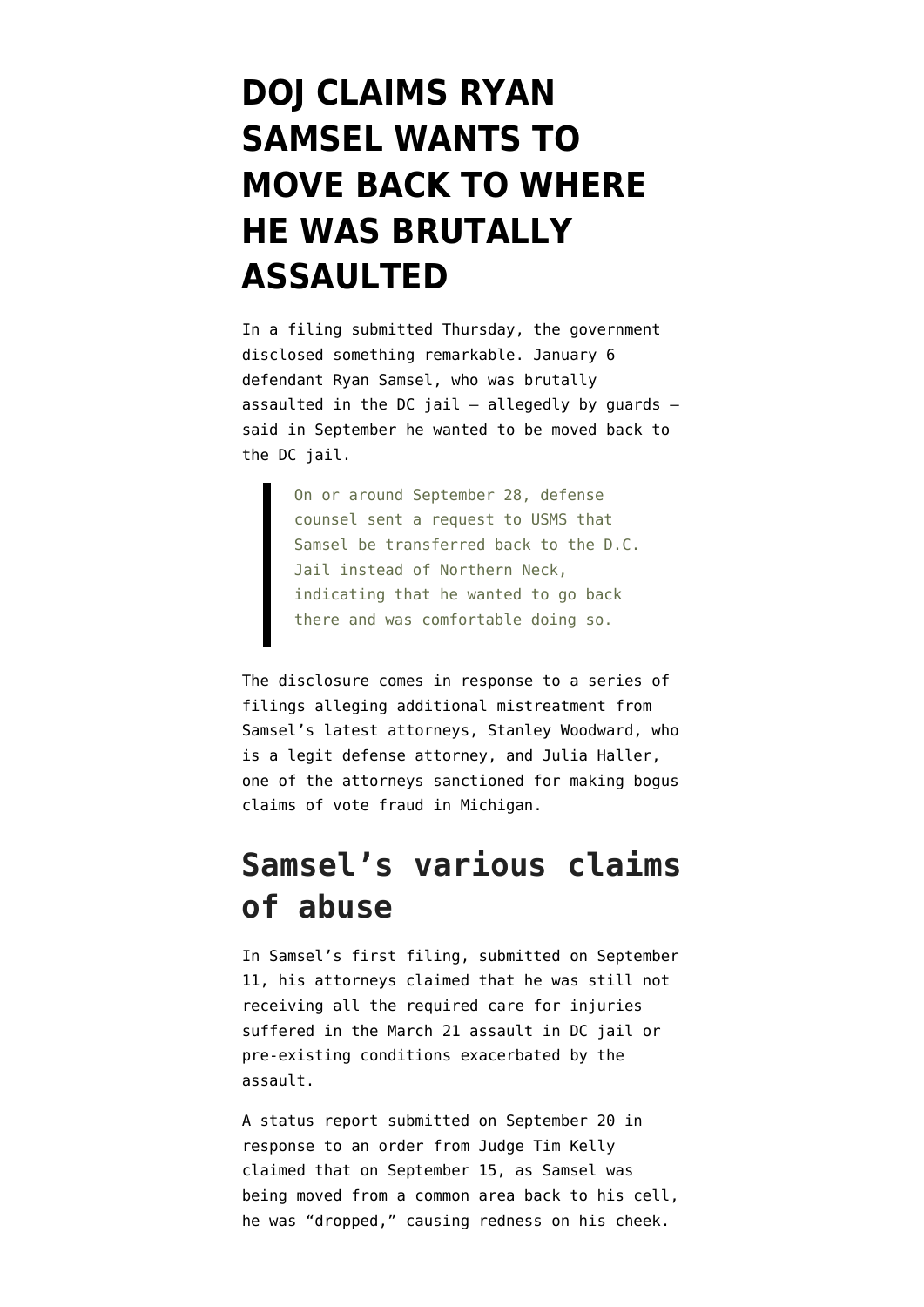Late that evening, officers came to Mr. Samsel's cell to move him back to solitary confinement. According to records provided by the U.S. Marshals Service ("USMS"), Mr. Samsel reported that he was "dropped while being removed" from his cell. The medical records further provide that after receiving medical attention in solitary confinement, Mr. Samsel had "mild redness on the left side of his face at the cheek bone area."

Samsel's filing also suggests that the records from the March 21 assault in the DC jail might be incomplete.

A [government status report](https://storage.courtlistener.com/recap/gov.uscourts.dcd.234880/gov.uscourts.dcd.234880.51.0.pdf) submitted the same day noted that, "a review of the medical records are not entirely consistent with that Status Report or the Defendant's assertions" (and provided several examples). It further noted that Samsel was seeking, "materials that are plainly not medical records, such as 'incident reports', administrative records, photographs, and video recording from inside the facility (none of which are compiled or authored by medical personnel)." It then noted that abuse in jail, "is appropriately brought in a civil proceeding and not through the criminal process." (Note, that is legally true but factually, usually useless, but it gives prosecutors a way to move questions about conditions of confinement out of a criminal docket to one under a different judge.)

But Samsel's attorneys didn't file a civil suit. Instead, they kept filing motions.

Another filing, [submitted on October 4,](https://storage.courtlistener.com/recap/gov.uscourts.dcd.234880/gov.uscourts.dcd.234880.54.0.pdf) ostensibly an update on the status of medical reports which did indeed claim that defense attorneys haven't received all Samsel's medical records yet, also described that after the prior incident, Samsel was held in solitary confinement to coerce him to admit he did not get a concussion after allegedly being dropped.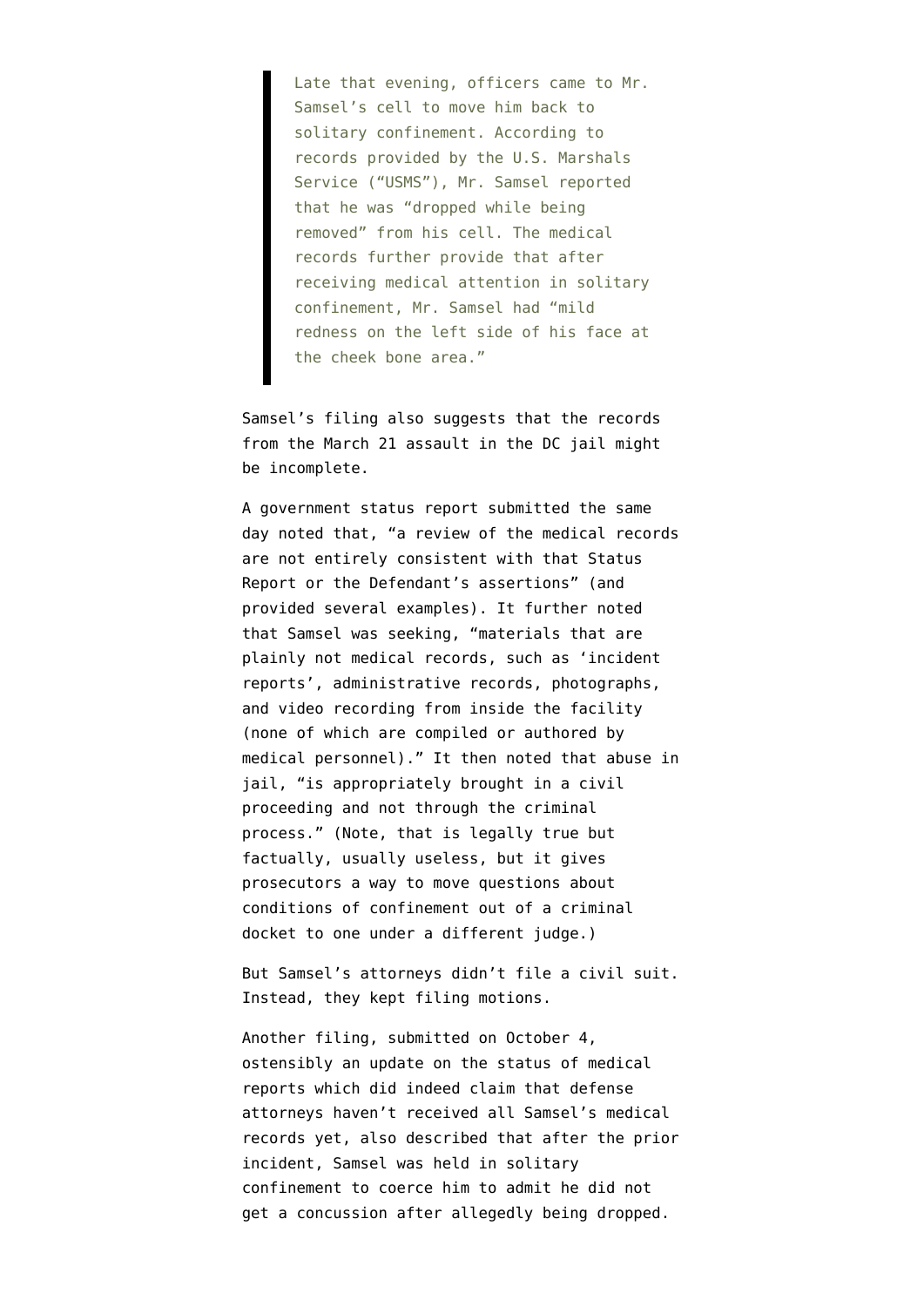Following his return to the Central Virginia Regional Jail from Novant Health UVA, Mr. Samsel was placed in solitary confinement without any recreational time, where the lights in his cell remained on for twenty-four (24) hours a day, and where he remained under constant video surveillance. According to Mr. Samsel, his solitary confinement was to continue until he recanted his statement that he suffered a concussion.

### [snip]

Mr. Samsel remained in solitary confinement until September 29, 2021, when he was transferred to the Northern Neck Regional Jail in Warsaw, Virginia. His transfer occurred following a visit by the State police, and numerous requests for updates on Mr. Samsel's status (e.g., why he remained in solitary confinement) as well as follow up requests for Mr. Samsel's medical records.

A third filing, [submitted on October 14,](https://storage.courtlistener.com/recap/gov.uscourts.dcd.234880/gov.uscourts.dcd.234880.55.0_2.pdf) again ostensibly an update on whether defense attorneys had received Samsel's medical records, started with this conspiracy theory about [Alan](https://www.nytimes.com/2021/10/07/us/politics/proud-boys-capitol-riot.html) [Feuer's story](https://www.nytimes.com/2021/10/07/us/politics/proud-boys-capitol-riot.html) describing that, in early interviews with the FBI, Samsel described that Joe Biggs pushed him to initiate the riot by, "flash[ing] a gun, question[ing Samsel's] manhood and repeat[ing] his demand [that Samsel] move upfront and challenge the police."

> On Thursday, October 7, 2021, The New York Times published an article describing how Mr. Samsel has refused to cooperate with the government following his initial questioning upon arrest by the FBI more than eight (8) months ago (and without the presence counsel). See Alan Feuer, Dispute Over Claim that Proud Boys Leader Urged Attack at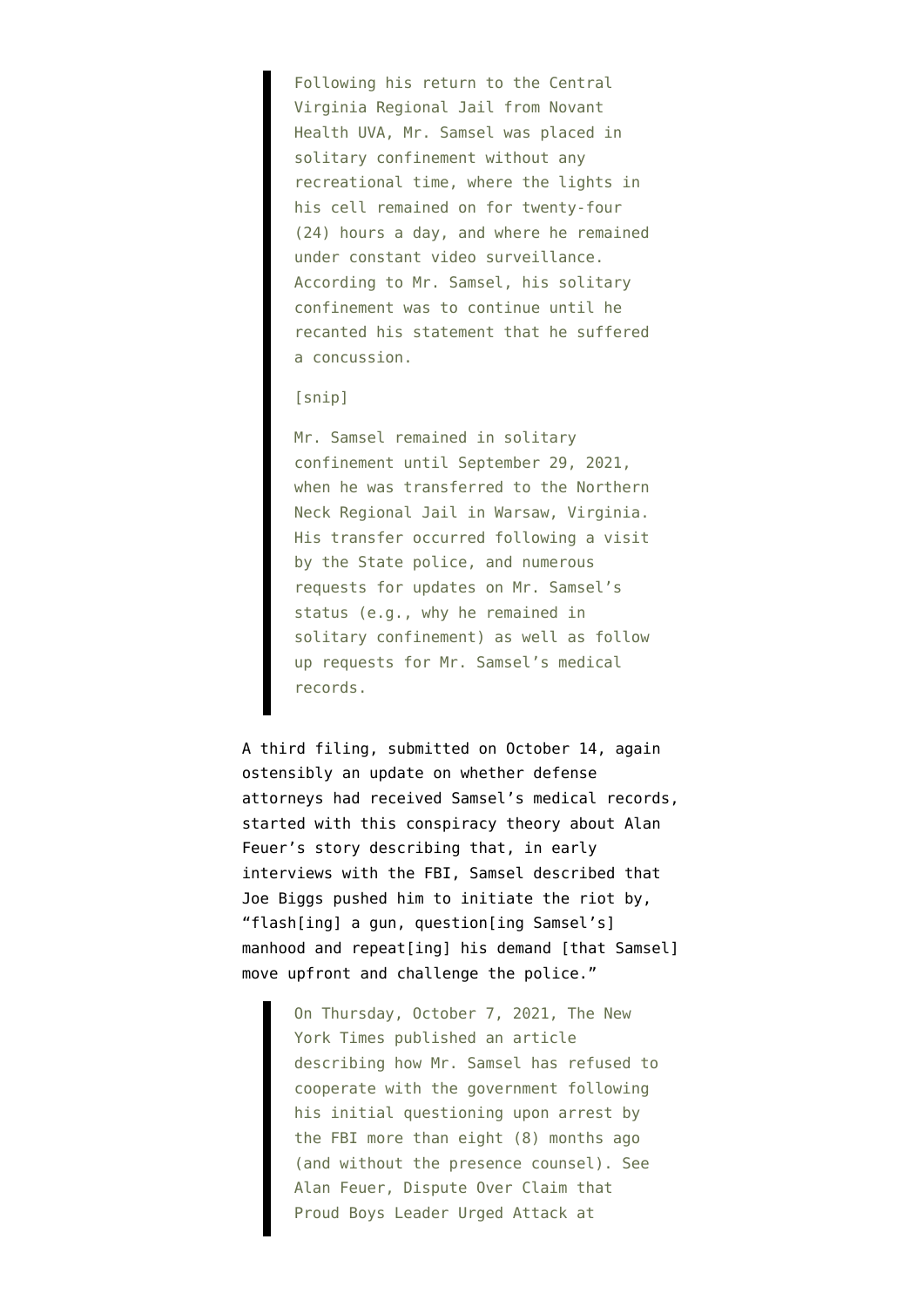Capitol, The New York Times (Oct. 7, 2021). 1 Despite "[t]he government hav[ing] not yet secured Mr. Samsel's cooperation in its investigation," however, the article's publication prompted the government to request Mr. Samsel be placed in protective custody, or solitary confinement.

The timing of the article's publication, just three (3) days after Mr. Samsel last complained of his failure to receive necessary medical treatment and/or related medical records is itself noteworthy. That what happened next is purely coincidental, strains credulity.

### [snip]

[O]n Tuesday, October 12, 2021, Mr. Samsel was permitted an unrecorded video conference with counsel, in which he was clearly handcuffed. What counsel discussed is, of course, subject to the attorney-client privilege. However, immediately following that video conference, Mr. Samsel was involved in an altercation with correctional officers which ultimately resulted in his again having to be transported to urgent care.

> The NNRJ incident report provided by the U.S. Marshal's Service provides: The above named inmate was finished with his attorney visit. I then advised him, I was going to place the hand cuffs back behind his back. Upon removing one side of the hand cuffs, he then stated he was not going to put the cuffs behind his back. I then gave him three direct orders to turn around, for the cuffs to be placed back on. All direct orders were refused. He then tried to pull the hand cuffs away. *The necessary force was used to gain compliance*.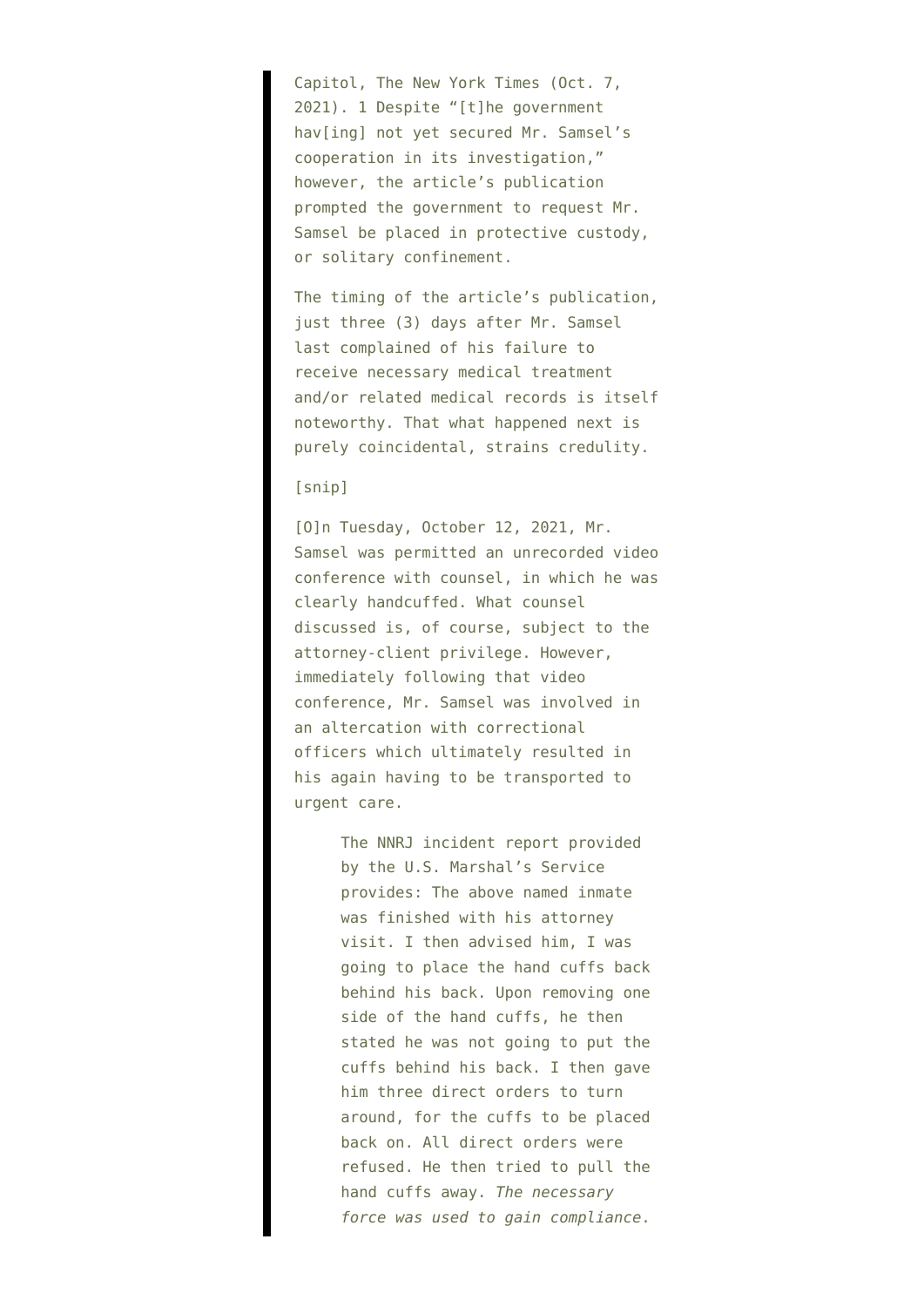He then refused to stand up and walk back to E pod. *The necessary force was used to gain compliance* and escort him back to E124. Upon reaching his cell he became combative and *the necessary force was used to gain compliance*. The cell door was shut and the hand cuffs were removed. He was seen by EMT F [emphasis Samel's]

That's the background to the government's filing, in which they reveal (among other things) that after experiencing incidents at almost every jail he has entered, Samsel has decided he wants to be in the DC jail, the jail where he was unquestionably beaten by someone (allegedly the guards), but also the jail that Royce Lamberth has [just held in contempt](https://www.emptywheel.net/2021/10/13/royce-lamberth-refers-dc-jail-to-doj-for-civil-rights-investigation/) for not adequately attending to the medical care of someone — Christopher Worrell — suffering from a non-Hodgkins lymphoma outbreak and pain from breaking his hand in a fall. Samsel's request to return to DC jail preceded Lamberth's contempt finding, but not Worrell's allegations — first raised by the attorney Worrell then shared with Ryan Samsel, John Pierce — of delayed care.

## **The government's slew of new details**

The entire government memo is worth reading. It provides new details of Samsel's role in January 6, including texts where he bragged about leading the entire mob forward when he kicked off the riot.

| 1/7/2021 6:34:59 PM(UTC-5) | Watch vedio me yelling pull them forward I'm getting massed watch it                   |
|----------------------------|----------------------------------------------------------------------------------------|
| 1/7/2021 6:35:31 PM(UTC-5) | I'm the one yelling pull the forward I had red hat and black t shirt                   |
| 1/7/2021 6:36:15 PM(UTC-5) | Bahaha i woulda came fuck u shoulda let me known                                       |
| 1/7/2021 6:36:16 PM(UTC-5) | I'm on cover of time mag I was first one over the fence bro everybody followed me we w |

It reviews Samsel's long history of beating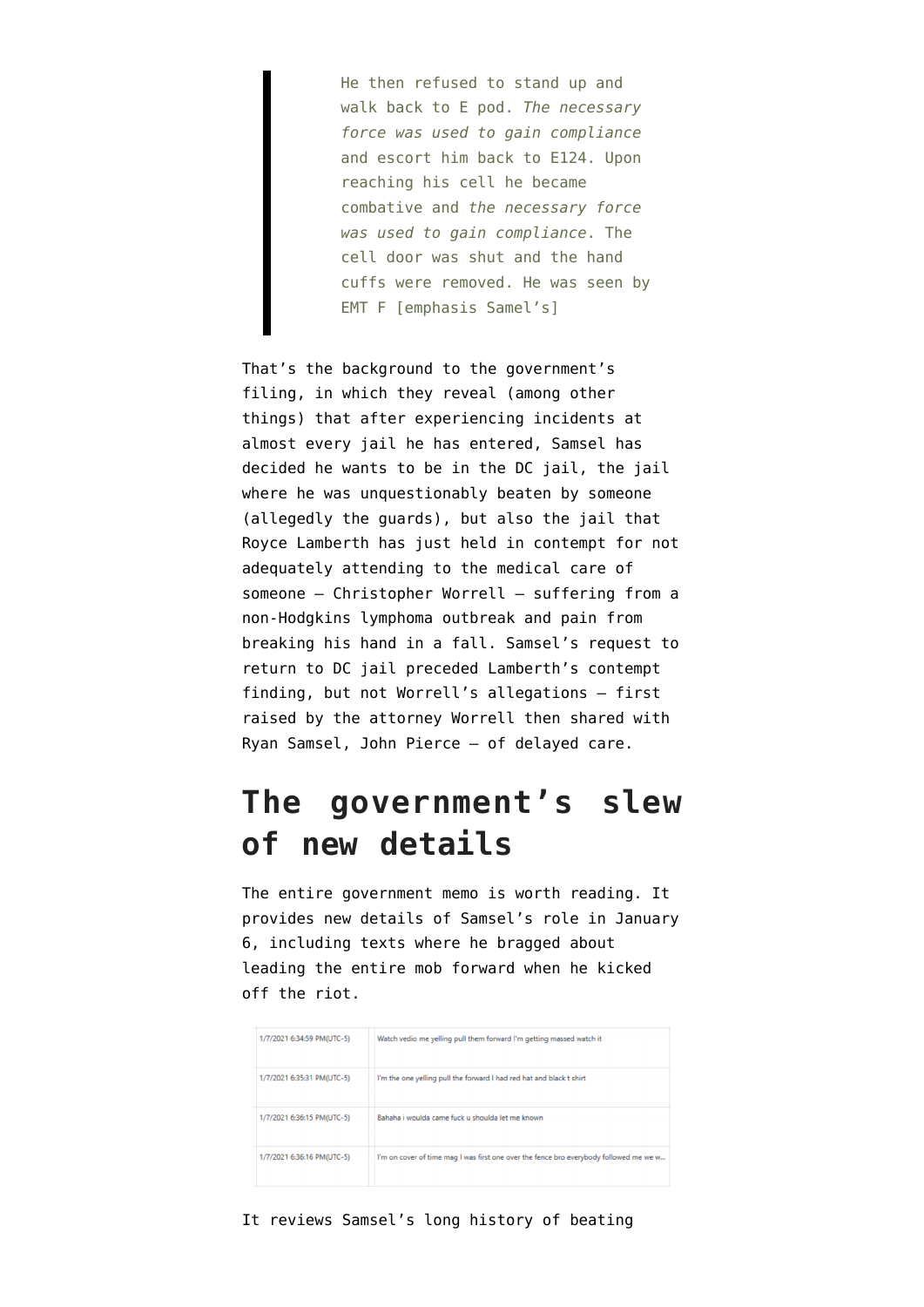others, especially women.

It describes how — at a moment when (the NYT suggests) Samsel might otherwise be sharing details with the FBI that would connect his own actions leading the mob forward to directions from Joe Biggs — the assault in the DC jail set off six months of volatility in Samsel's representation that had the effect of delaying his medical care and seemingly changing his own defense strategy.

> Following his arrest, Samsel was transported to the DC jail on February 17, 2021. He retained attorney Elisabeth Pasqualini to represent him.

#### [snip]

During the week of Samsel's transfer [to Rappahannock jail], a second attorney reached out to the Government, indicating that Samsel had fired Ms. Pasqualini and that they now represented Samsel. This attorney, David Metcalf, was sponsored by local counsel Robert Jenkins. Jenkins filed a motion to replace Ms. Pasqualini on March 31. (R. 12). In the meantime, Ms. Pasqualini informed the Government that she believed she still represented Samsel and had not heard otherwise from him. On April 1 and April 2, a U.S. Magistrate Judge held status hearings to determine the status of Samsel's representations. Samsel indicated that he wanted both Ms. Pasqualini and Mr. Metcalf to represent him.

A few weeks later, the attorneys informed the Government that Samsel likely only wished to continue with Ms. Pasqualini. After an additional two weeks and two additional status conferences (May 14 and May 18), Samsel confirmed that he wanted to proceed only with Ms. Pasqualini. Mr. Metcalf withdrew on May 18. (R. 22)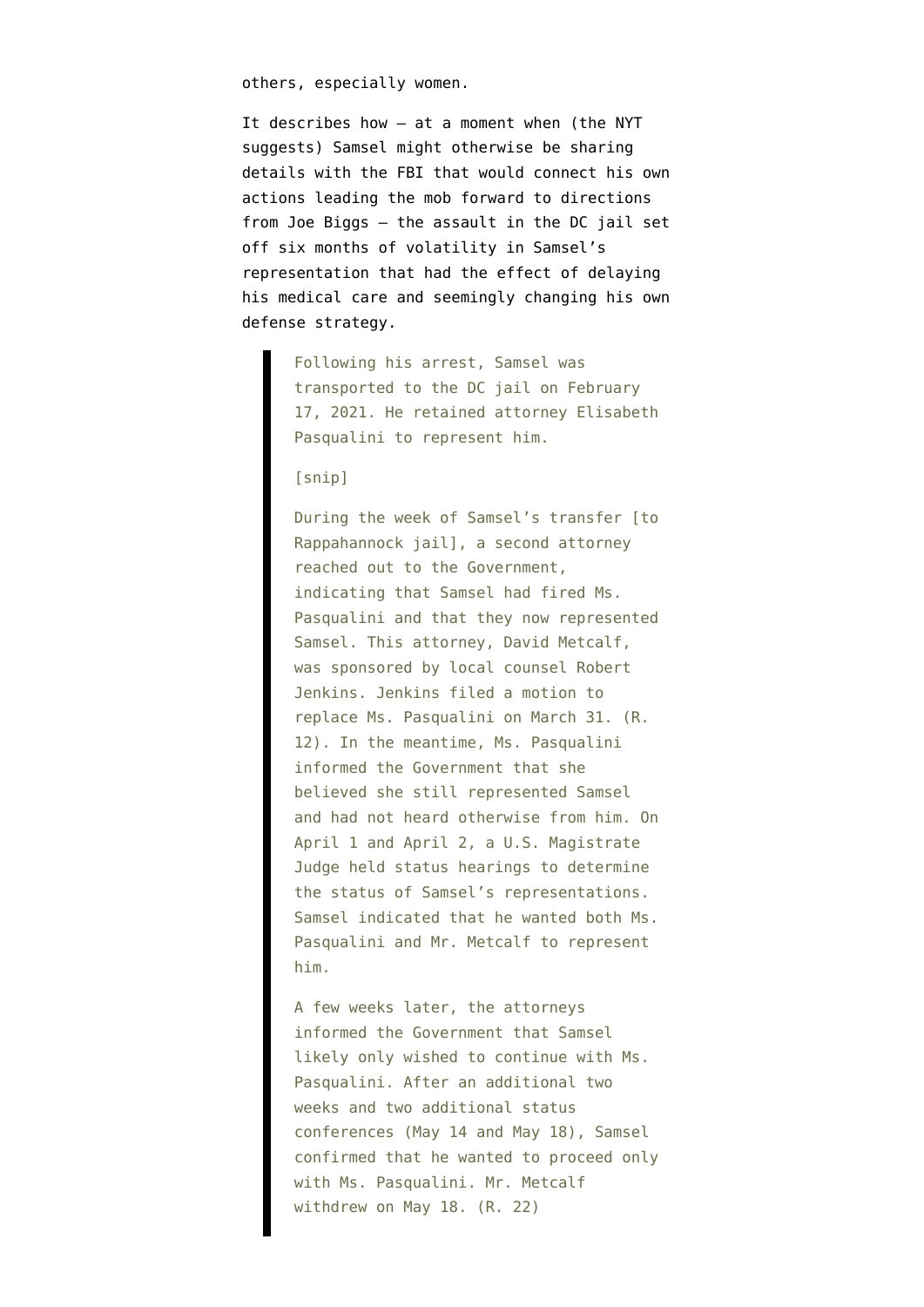### [snip]

Subsequent to the Court's Order, on June 14, attorney John Pierce sent an email to the Court and stated in that email and subsequent to it that Samsel had not authorized Ms. Pasqualini to file the motion requesting a transfer [to custody of the State of Pennsylvania], that Samsel did not want a transfer, and that he wanted the Order vacated and for Samsel to remain in federal custody. The Court forwarded the correspondence and held an assessment of counsel hearing on June 21 and June 25 to determine whether Samsel truly wanted to switch attorneys again (R. 29); see also (Tr. June 24 at  $4-5$ ).

At the June 25, 2021 hearing, Ms. Pasqualini withdrew from the case.

[snip]

In August, Samsel requested new counsel, and, on August 16, John Pierce withdrew from the case, and Stanley Woodward and Juli Haller entered appearances.

The filing describes that claims Samsel had made about having doctors in Pennsylvania didn't match what the Marshal's Service was able to learn.

> Samsel indicated that he had specific doctors in Pennsylvania (a Dr. Liebman and a doctor at Penn) that he had been seeing for a glossectomy and his thoracic condition. (July 1 Tr. at 4). He requested a transfer to FDC in Philadelphia.

[snip]

They made contact with office staff at Dr. Liebman's office. Mr. Samsel was being seen by Dr. Liebman, a plastic surgeon, for concerns unrelated to thoracic outlet syndrome. There is no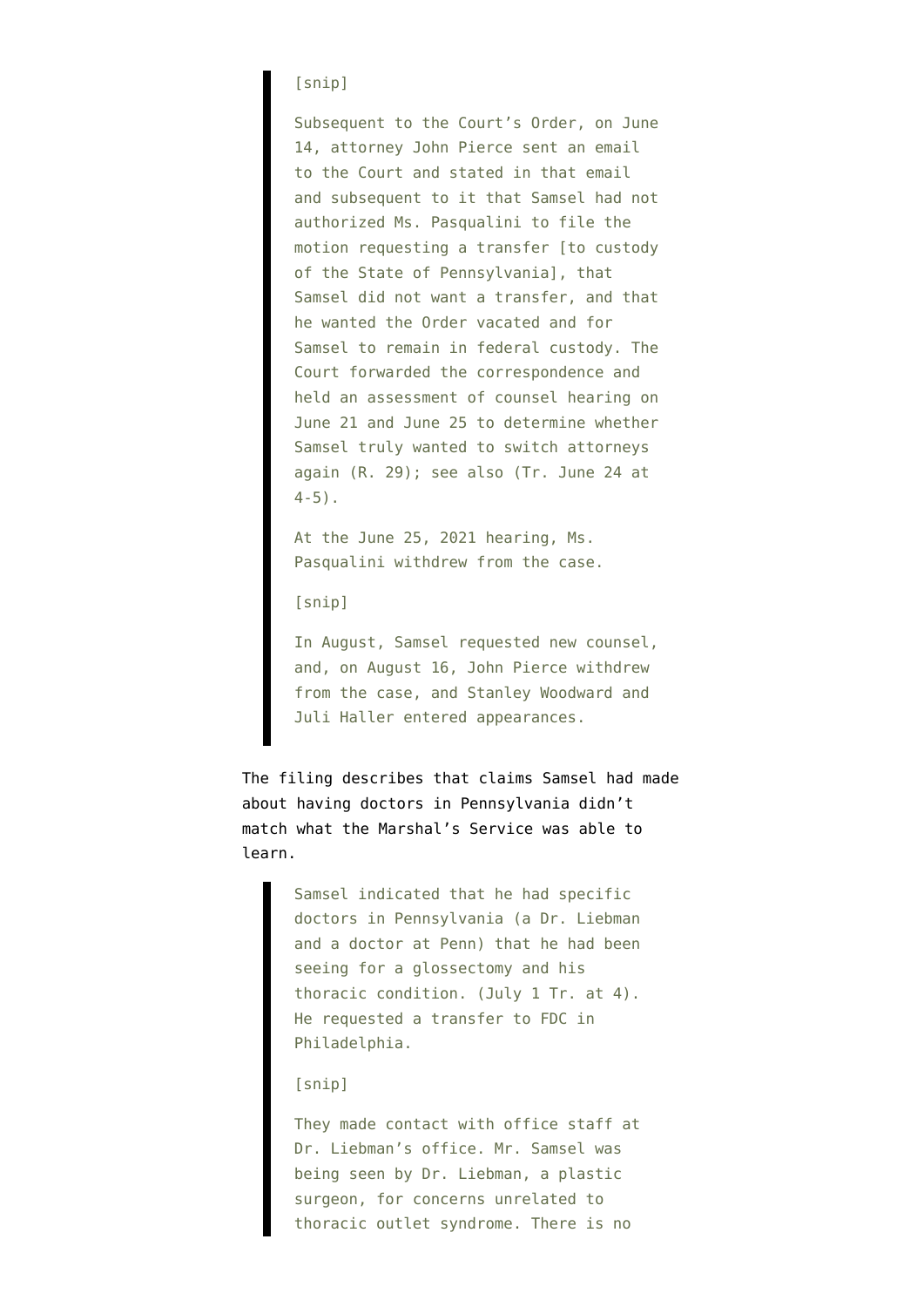specialty care needed that is urgent nor specific to this particular providers abilities.

Conversation with Penn Medicine indicated there was no record of the prisoner being seen by vascular surgery. There is record of primary care visits only. Unless more specific provider information is available, it is not possible to receive direct feedback regarding transfer of care. [emphasis original]

On top of that medical discrepancy, the government filing predictably described that the jails where, Samsel alleges, he was mistreated, offered different versions of each incident than Samsel.

> Samsel's account consistently differs from the account of the facilities where he is housed;

[snip]

Again, Samsel and the facility gave differing accounts of why he was transported and what the diagnosis was.

[snip]

The facility did not have the same account of what occurred. However, both accounts consistently reported that Samsel sustained some kind of injury.

Sadly, jails aren't *necessarily* any more credible than recently-sanctioned fraud lawyers. But that's why it's particularly interesting that the description of the September 15 "dropping" incident offered by legit defense attorney Woodward differs from the description offered by the recently-sanctioned Haller (though the government doesn't say how those accounts differ).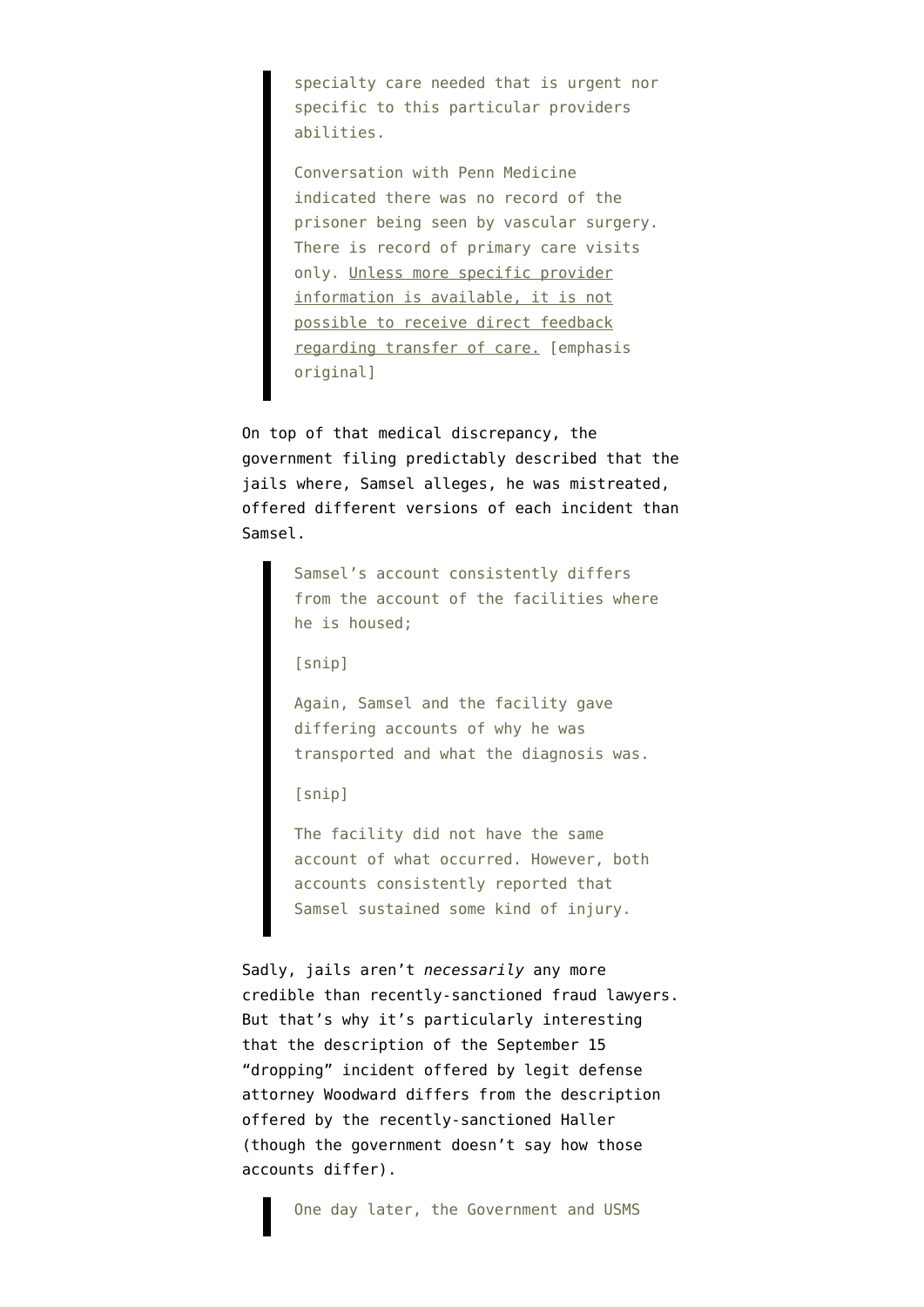received emails from both defense counsel in which both suggested Samsel had been assaulted by staff at CVRJ, although with differing versions of the event. The Government immediately followed up with USMS, who followed up with the facility. The facility's account of what occurred differed from either of the two accounts provided by defense counsel, and the facility denied that any assault took place. The consistent theme between all accounts, however, appeared to be that there were injuries9 and that the injuries were sustained while Samsel was being transferred from one cell to another. Similarly, the facility and defense attorneys differed on their account of the types of injuries sustained and the extent of them.

9 The facility report noted "mild redness on the left side of [Samsel's] face and cheek bone area." [my emphasis]

All these discrepancies are why it's useful that, in addition to the known FBI investigation of the March 21 assault (which prosecutors remain walled off from), and whatever followed from the Virginia State Police visit described by Samsel's attorneys following the "dropping" incident, the FBI is also investigating the October 12 incident.

> That [March 21] incident was referred for investigation to the FBI (and it remains under investigation),4

4 The prosecutors in this case have been purposefully walled off in large part from that investigation.

### [snip]

1 The Government has referred the latter of these incidents for investigation after confirming with defense counsel that Samsel is alleging an assault